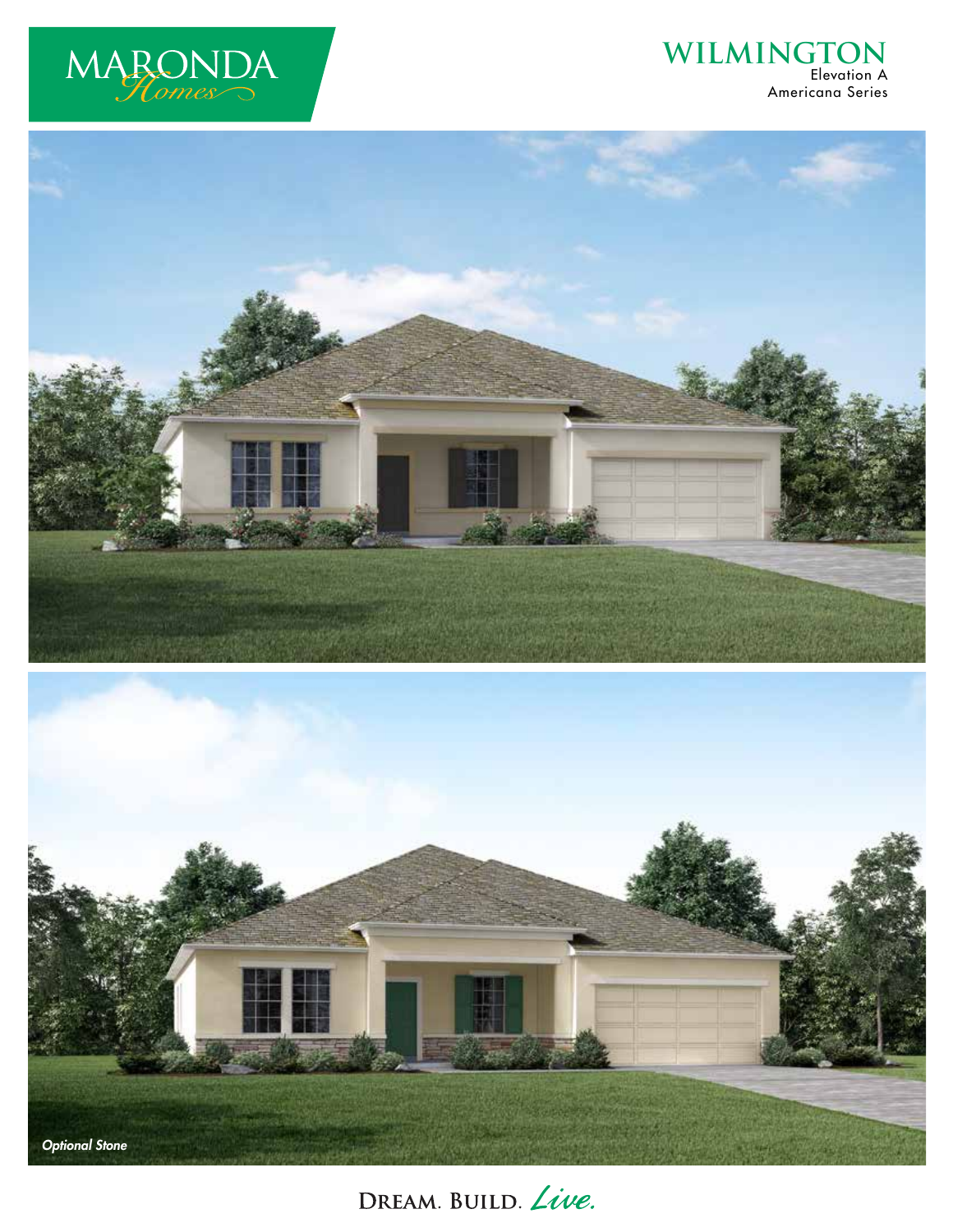

**WILMINGTON** Elevation A Americana Series

FIRST FLOOR







Visit marondahomes.com for more information. Floor plans and elevations are artist's renderings for Illustrative purposes and not part of a legal contract. Features, sizes, options, and details are approximate and will vary from the homes as built. Optional items shown are available at additional cost. Maronda Homes reserves the right to change and/or alter materials, specifications, features, dimensions and designs without prior no *obligation. ©2019 Maronda Homes, Inc. All Rights Reserved. 1/19*